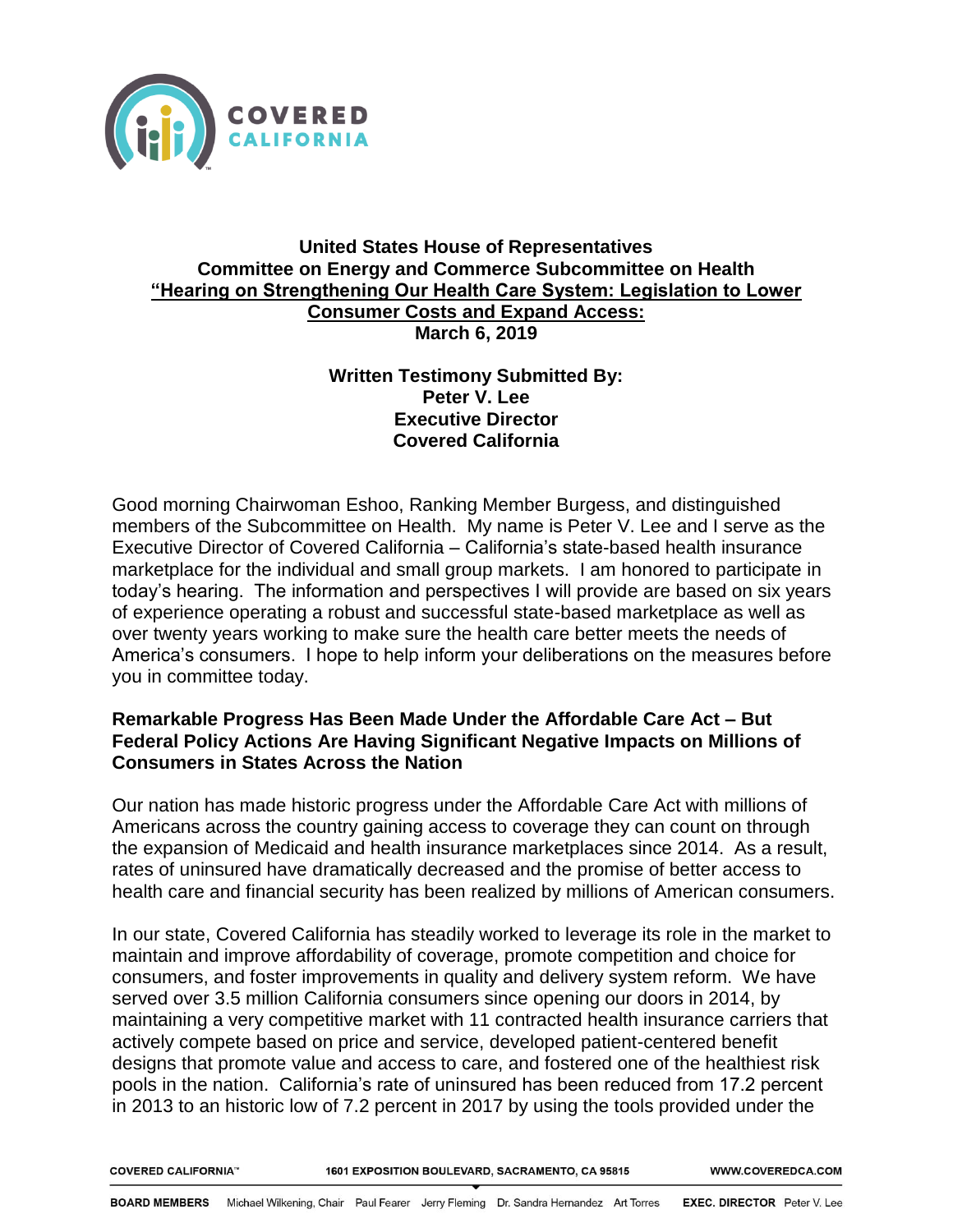Affordable Care Act, including establishing Covered California and the expansion of Medi-Cal, California's Medicaid program. When you count only those currently eligible for coverage — not including individuals who are ineligible for coverage due to their immigration status — California's eligible uninsured rate is roughly 3 percent.

Covered California has also used all of the tools of the Affordable Care Act to build a strong and sustainable individual market that helps keep health care premiums as low as possible. Covered California's eleven contracted qualified health plans (QHPs) vie for consumers based on price and quality. Our significant investments in marketing and outreach have led to strong, steady enrollment and one of the healthiest risk scores in the nation. As a result, individual market health care premiums in California are estimated to be about 20 percent lower than the national average with Covered California's five-year average rate increase below eight percent.

Despite this remarkable progress, we know that there is more work to be done – not only in California, but across the nation. Affordability remains a paramount issue for consumers, especially middle-class Americans who do not qualify for federal financial assistance and must bear the full weight of premiums on their own. These challenges are exacerbated by recent federal policy actions – including the federal elimination of the individual mandate penalty, promotion of short-term, limited duration insurance, and the reduction in marketing and outreach by the federally facilitated marketplace (FFM) – which have chipped away at the integrity of the Affordable Care Act in much of the nation.

These federal actions have contributed to an ongoing decline of enrollment in the FFM. From 2016 to 2018, states served by the FFM experienced a 39 percent decline in new enrollments, decreasing from 4 million to 2.5 million. For the 2019 plan year, the FFM experienced a 16 percent decrease in the number of new enrollees, on top of the 39 percent decrease from the prior years. In contrast, California saw a vey modest 9 percent drop in new enrollment between between 2016 to 2018. However, despite maintaining a competitive market, steady enrollment, and a healthy risk mix, California is feeling the effects of these federal policy changes. Earlier this month, Covered California released its ["2019 Open Enrollment Early Observations and Analysis,](https://hbex.coveredca.com/data-research/library/CoveredCA_2019_Open_Enrollment_Early_Analysis.pdf)" demonstrating that the federal removal of the individual mandate penalty appears to have had a substantial impact in California which experienced a 23.7 percent decrease in new enrollment for the 2019 benefit year.

Additionally, today, Covered California, the Massachusetts Health Connector, and the Washington Health Benefit Exchange released a joint analysis entitled "Exploring the Impact of State and Federal Actions on Enrollment in the Individual Market: A Comparison of the Federal Marketplace and California, Massachusetts, and Washington." This report highlights the stark difference between the experiences of consumers who live in states that have been committed to using the tools of the Affordable Care Act and those who are now relying on the the federally facilitated marketplace. Since 2014, the cumulative premium increase that consumers in states served by the federally-facilitated marketplace have risen by 85 percent; while in our three states the increase has been less than half of that increase. Not only does this mean that the federal government is paying literally tens of billions more in premium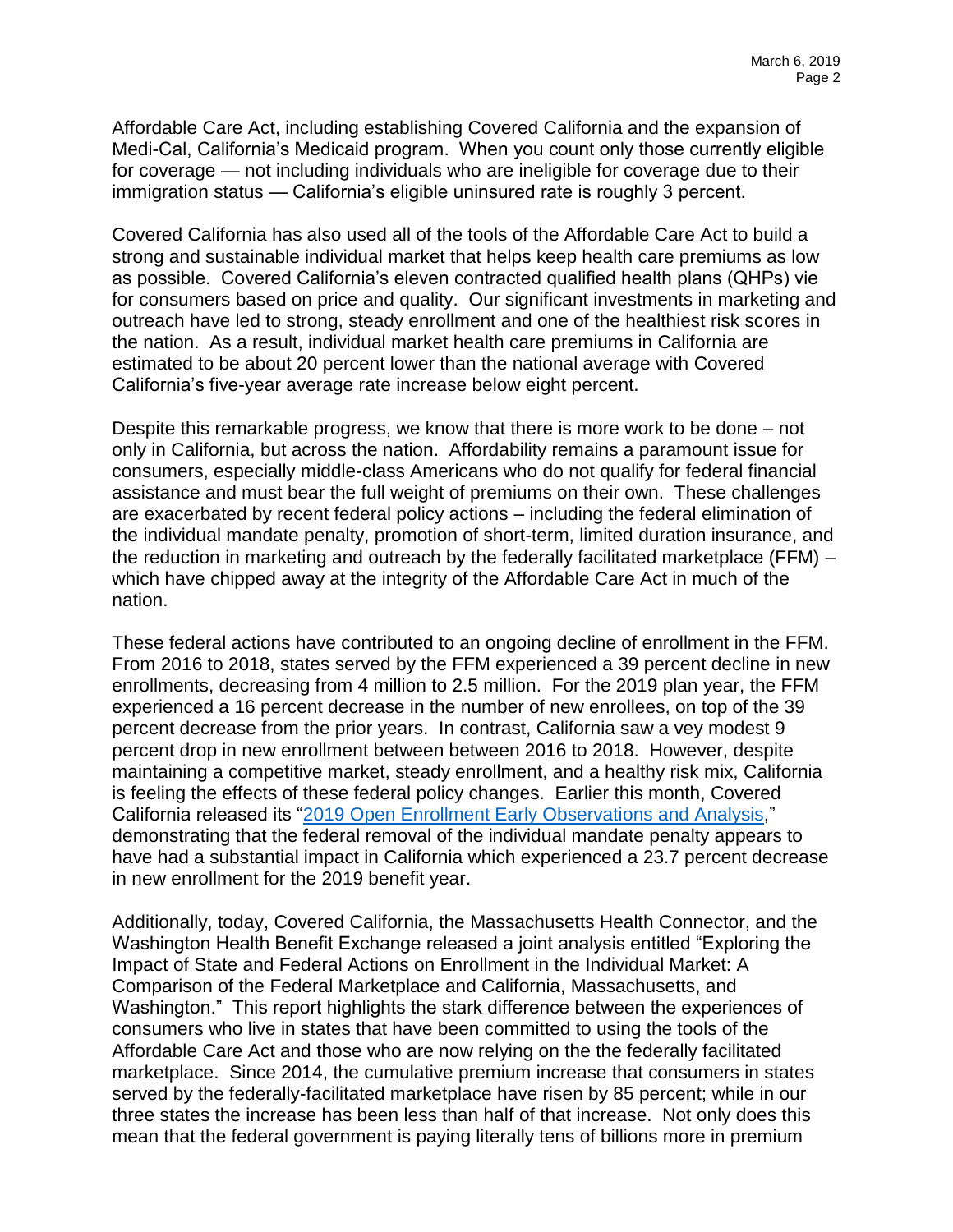support through Advanced Premium Tax Credits than they would have if they'd kept increases to the level of our states — which we estimate to be roughly \$35 billion dollars over the past five years — but the biggest impacts are felt by millions of middle class Americans who get no financial help to pay for coverage and have been priced out of coverage due to these federal policies.

The analysis demonstrates the critical role that the federal mandate penalty plays in promoting stability and reducing costs. California and Washington – both of which have used state-specific solutions to build health insurance exchanges that work and maintain very good risk mixes — saw their new enrollment drop significantly in 2019. Conversely, Massachusetts, which has maintained the state-level mandate penalty that they enacted in 2006, and leaned in to expand outreach and promotion for 2019, actually saw increases of over 30 percent in new enrollment for the 2019 benefit year.

In light of the challenges before us, we stand at a time of opportunity. While the Affordable Care Act has provided a staunch framework that has has helped millions of Americans gain access to health coverage and care, American consumers stand to gain from policy efforts to build on the law as it stands today. In his first act as California's governor, Governor Gavin Newsom sent a [letter](https://hbex.coveredca.com/PDFs/CoveredCA-OptionsLettertoCongress-2-01-19.pdf) to Congressional leadership that outlined the ways that the Affordable Care Act can and should be improved. States like California, Washington, Massachusetts and many others are working to preserve the gains made and mitigate the impacts of recent federal policy actions in ways that aim to help consumers retain access to affordable, quality coverage.

While Covered California does not take positions on legislation, we do seek to inform the policy discussions with analysis and a real-world perspective informed by our five years of operation. It is in this context that I appreciate the opportunity to provide these comments and welcome a hearing that is looking ahead at how to build on a law that is working well AND needs to be improved.

Woven throughout this testimony are examples of the work states like ours are doing to promote stability and affordability in our marketplaces that can serve as a roadmap for federal policy in both the short- and long-term. In this vein, the legislative proposals before the committee today appear to reflect an effort to build on the Affordable Care Act. Reinsurance, the Navigator program, and the work of state-based marketplaces have each played a vital role in the successful implementation of the Affordable Care Act. I am pleased to provide comment on the policies at the heart of each of these proposals.

## **A Federal Reinsurance Program Can Effectively Help Stabilize Markets and Lower Premiums for Consumers**

One of the most effective ways to help stabilize individual markets throughout the nation is to provide adequate federal funding through reinsurance. By covering a portion of medical costs for enrollees who experience extremely high medical claims, a reinsurance program lowers plan costs thus lowering premiums for all plans sold in the individual market. As a result, reinsurance can have a profound effect on the affordability of coverage, particularly for middle class Americans who do not now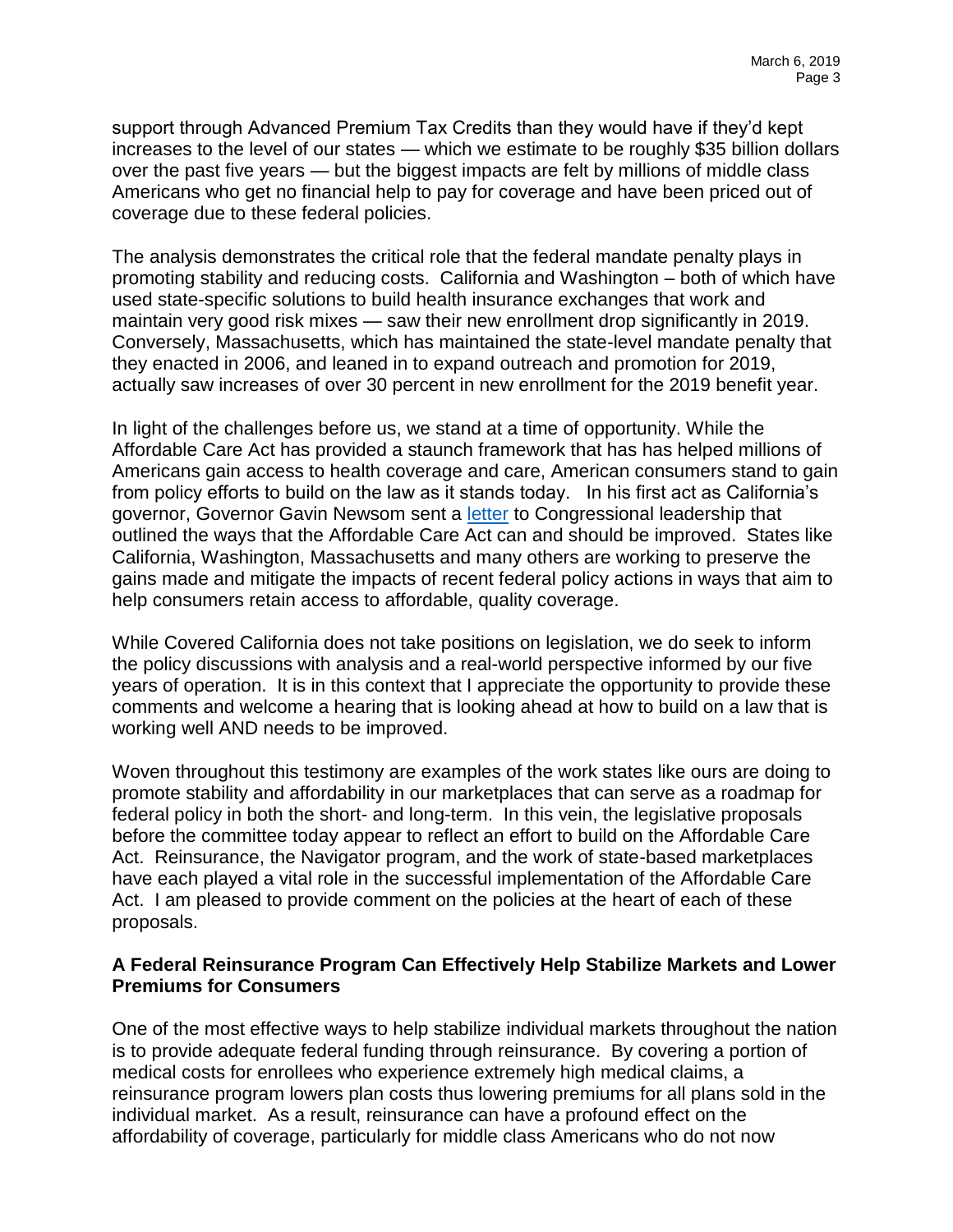receive federal financial premium assistance because they are above the "cliff" at 400 percent of poverty level and who stand to directly benefit from lowered gross premiums. Additionally, reinsurance gives carriers additional pricing certainty which can help foster carrier participation and more competition in the market.

The Affordable Care Act included a temporary federal Transitional Reinsurance Program for the individual market in years 2014-2016. By providing funding to carriers to offset high cost claims prevalent in a sicker risk mix, the federal reinsurance program fostered carrier participation in the early years of the Affordable Care Act and reduced premiums by more than 10 percent per year (with state and regional variance in the amount of premium reduction experienced). However, the federal Transitional Reinsurance Program expired at the end of the 2016 plan year resulting in higher rates for 2017 in California and other states across the nation. For example, in California the expiration of the federal reinsurance program resulted in a one-time rate increase of approximately 4 to 6 percent as carriers priced for the loss of federal reinsurance funding.

In the absence of a federal reinsurance program, seven states have implemented statebased reinsurance programs to stabilize premium increases in their individual markets using the federal Section 1332 "state innovation" waiver process. Through the 1332 waiver process, states finance the reinsurance program using state funds, with some of the state funding then offset by federal "pass-through" funding based on federal savings generated by premium reductions achieved through reinsurance.

While state-based reinsurance programs may provide a potential means for some states to stabilize markets and reduce premiums, they are absolutely not a viable strategy for many states. State-based reinsurance programs require a significant financial investment by states, and the amount of federal pass-through funding made available to offset that state investment can vary greatly. In February 2019, State Value Health Strategies released a report entitled ["State Reinsurance Programs and 1332](https://www.shvs.org/wp-content/uploads/2019/02/SHVS-Reinsurance-SHPH-Updated_FINAL.pdf)  [Waivers: Considerations for States,](https://www.shvs.org/wp-content/uploads/2019/02/SHVS-Reinsurance-SHPH-Updated_FINAL.pdf)" which highlights the significant variance in the amounts of federal pass-through funding received by each of the states with federally approved 1332 waivers. The percentage of the state-based reinsurance program covered by federal pass-through funds ranges from a low of 31 percent in Minnesota to a high of 100 percent in Alaska.

While each state is unique in terms of its own market dynamics and ability to invest state funds into a state-based reinsurance program, not having clear and predictable sense of how much federal pass-through funding may be available can put states at financial risk of having to support a significant proportion of the program with state funds. As such, state-based reinsurance programs at best only provide for a patchwork of premium relief across states and full reliance upon state-based reinsurance does not present either a comprehensive, sustainable or equitable solution to affordability and stability issues throughout the nation.

Fostering and encouraging state-based solutions is vital and states that want to pursue a 1332 waiver for state-based insurance should have that option. However, the reinstitution of a federal reinsurance program would be available to all states, regardless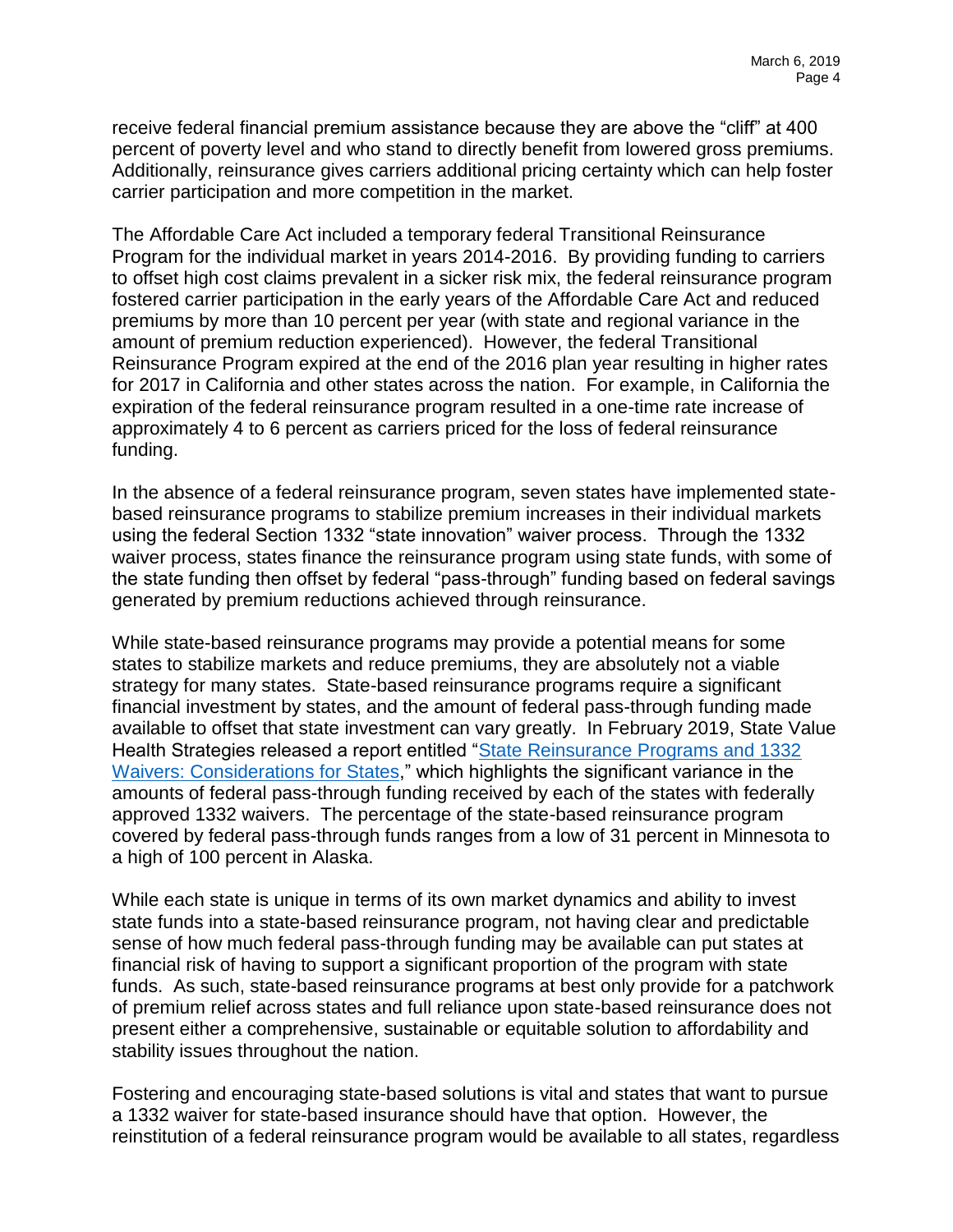of whether they have the funding or other capability to support a state-based program. This would ensure that all Americans can benefit from the premium reductions and market stability resulting from reinsurance.

Implementing a new federal reinsurance program with sufficient federal funding could greatly reduce premiums in the individual market, both on- and off-exchange. For a specified nominal amount of funding such as \$10 billion for 2020, the net cost to the federal government would likely be only about \$3 billion since premium reductions due to reinsurance would reduce federal expenditures on premium subsidies by approximately 70 percent of the reinsurance spend. Additionally, because the federal mechanism for calculating reinsurance payments (referred to as the "EDGE server") remains in place and could likely be "turned on" for reinsurance in a matter of months.

A federal reinsurance program makes sense for the individual market. With recent federal policy changes such as the removal of the individual mandate penalty, a 90 percent reduction in marketing and outreach by the FFM, and the promotion of shortterm, limited duration insurance and association health plans, the risk mix of the individual market has deteriorated, contributing to higher premiums, especially for the middle class.

In addition, consideration of federal reinsurance for the individual market is warranted because the individual market is unlike that for employer-sponsored insurance (ESI) for either large or small employers. In contrast to the ESI market, many consumers in the individual market may have some income but are unable to work full-time due to some chronic condition. Based on risk adjustment data published by the Centers for Medicare and Medicaid Services for 2015 through 2017, it appears that enrollees in the individual market are approximately 19 percent higher risk than enrollees in the small group market, and the risk difference increased over the three-year period. This is evidence that a longer-term reinsurance program for the individual market is needed to keep premiums more affordable for consumers who do not have ESI and who do not qualify for other government programs.

Federal policymakers are in a position to help stabilize markets across the country by adopting a federal reinsurance program. Federal reinsurance has been the subject of bipartisan efforts to stabilize markets, and has been proven to be an effective tool to keep coverage affordable and foster carrier participation, and thus competition. The legislation before the committee today, H.R. 1425, would provide, starting in 2020, \$10 billion annually to states to either establish a state reinsurance program or provide financial assistance to reduce out-of-pocket costs for individuals buying coverage through the exchange. It also would establish a federal reinsurance program in states that do not apply for federal funding, thus offering a federal reinsurance fallback. While Covered California does not promote or take positions on legislation, as a matter of policy, this proposed legislation appears to provide states with the flexibility and choice to leverage federal funds in a way that would best serve their consumers in the most cost-effective way.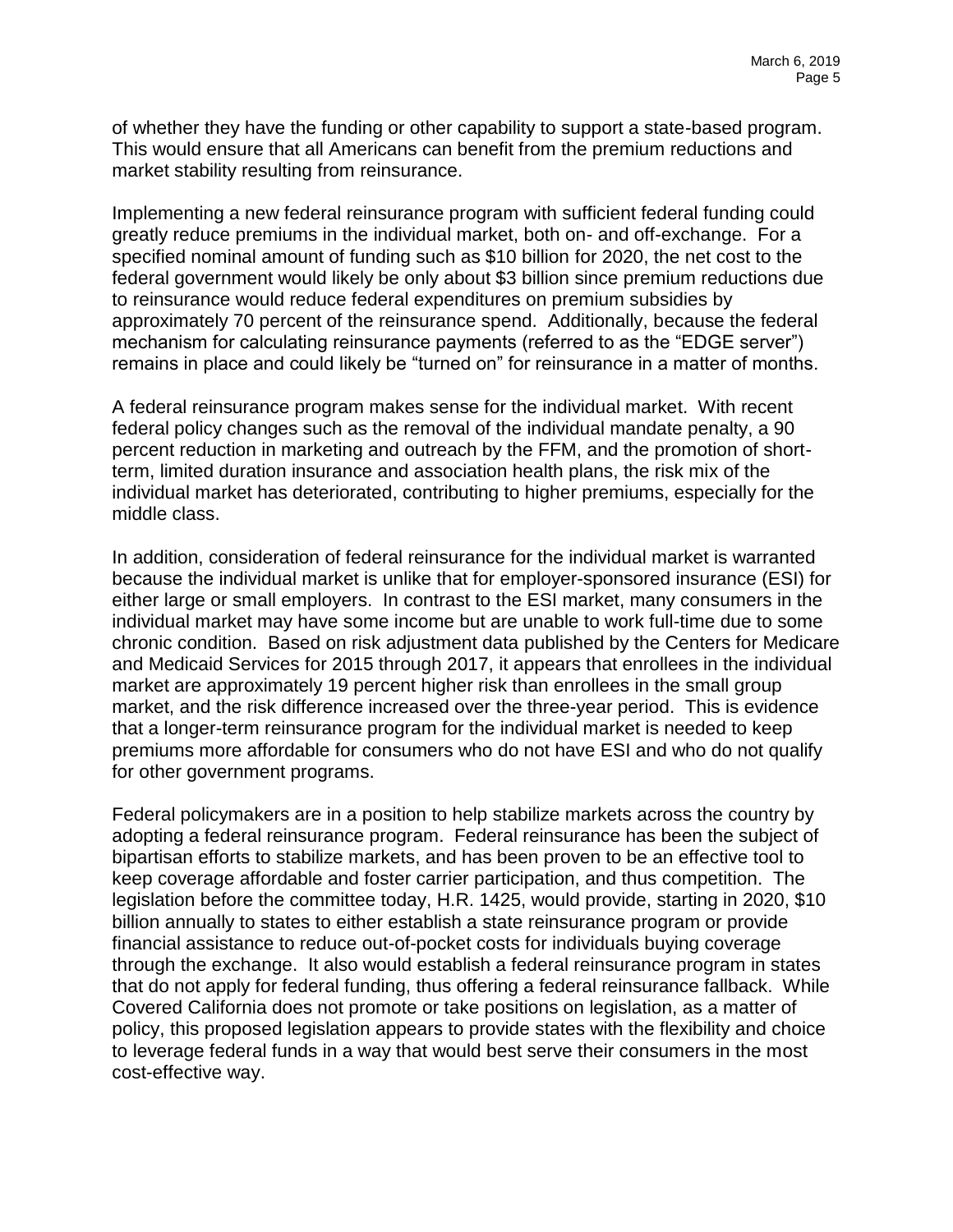While H.R. 1425 would not require a Section 1332 Waiver for implementation by states, I would like to add, however, that to the general extent funding to states is based on the use of the Section 1332 Waivers, there are structural improvements that could be made to that Waiver process to truly foster state innovation and allow states to meet their consumers' needs in alignment with the goals of the Affordable Care Act. Under current law, the structure of the waiver requires "budget neutrality" for the federal government over a 10-year period – meaning that total funding under a waiver cannot exceed total funding projected to be spent in the absence of a waiver. This limits the potential for innovation under the waiver. Changes to budget neutrality requirements under Section 1332 that would allow states to use per-member federal costs as a basis for waiver funding would mean that rather than having coverage expansions count "against" state efforts that lower the per-person costs of subsidies as they currently do under the existing budget neutrality construct, budget neutrality would be calculated on a per enrollee basis, not total spending. Given that the work in our state through Covered California has resulted in lower per-member costs to the federal government, and thus significant federal savings, making a change such as this would enable states like California to better innovate and enact policies that would meet the goals of the Affordable Care Act to expand coverage in a cost-effective way.

#### **State-Based Exchanges are Proving Grounds for Marketplaces Done Right**

Today, the Committee will deliberate on H.R. 1385 which would provide states with \$200 million in federal funds to establish state-based marketplaces. Given that Covered California is a well-established state-based marketplace, this proposal would not impact our state. However, I would like to take this opportunity to highlight the valuable and innovative role that state-based marketplaces can play in helping reduce the rate of uninsured, fostering competition, maintaining a healthy risk mix, helping make premiums more affordable, and driving improvements in quality and delivery system reform.

I'll begin with an oft-stated adage that bears repeating: "all health care is local." Statebased marketplaces have the advantage of knowing and understanding their markets and consumers in ways that can optimize performance and lead to good outcomes with regard to enrollment, affordability, and risk mix. Covered California, as well as many other state-based marketplaces, have leveraged the tools of the Affordable Care Act to build strong and sustainable individual markets that have helped drive down health care premiums. In California alone, the result is a competitive marketplace in which a stable group of carriers vie for consumers based on price and quality. Covered California's significant investments in marketing and outreach — which equate to about 1.1 percent of the on-exchange premium and is funded out of our assessment on health plans have led to more than one million actively enrolled consumers and one of the lowest risk scores in the nation. As a result, individual market health care premiums in California are about 20 percent lower than the national average.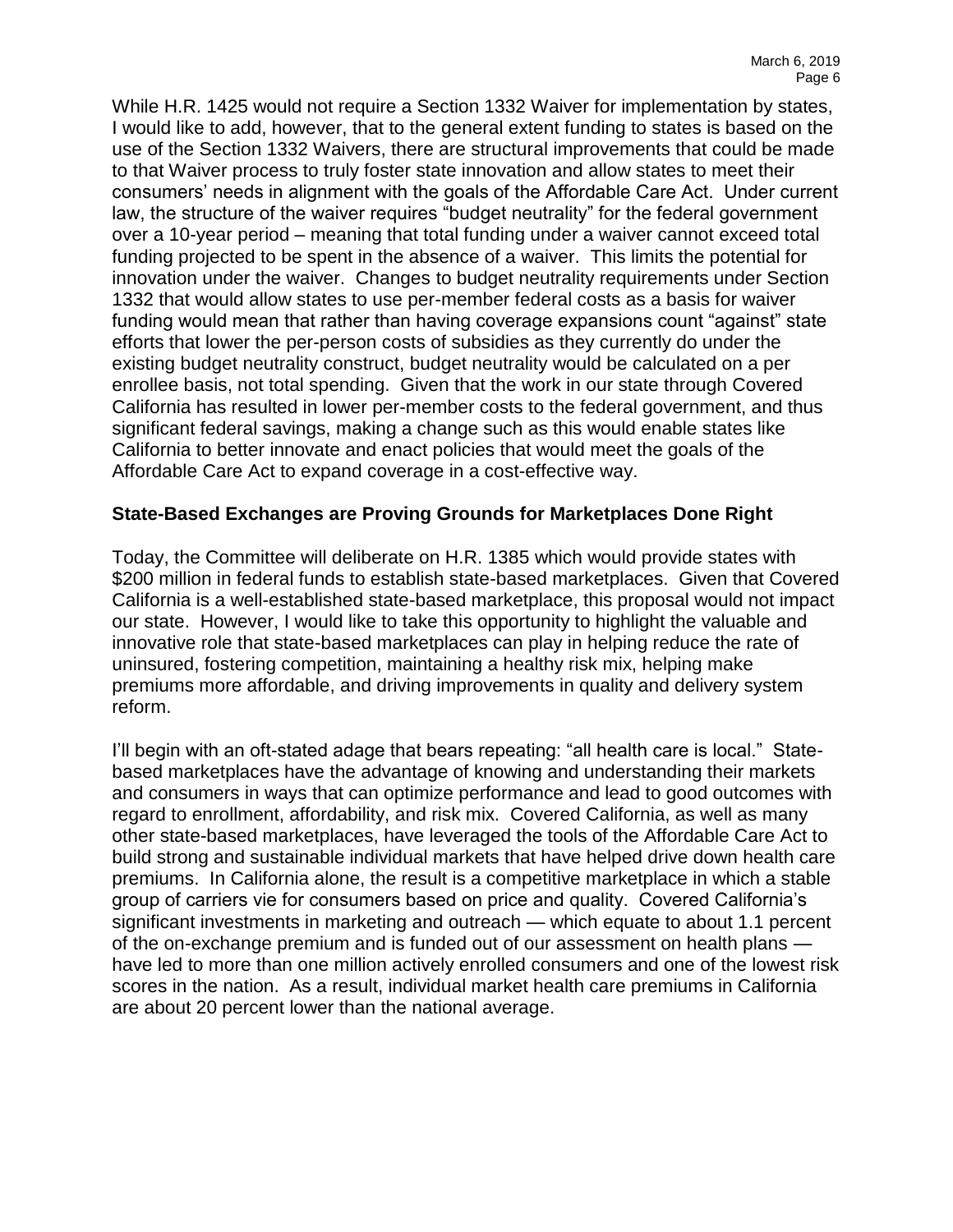In addition to California, other state-based marketplaces have set models for how successful exchanges work. State-based exchanges have lower risk scores on average than the FFM.  $1$  As outlined in our comparative analysis of California, Massachusetts

and Washington exchanges to the FFM, each of our three states has used state-specific solutions to build health insurance exchanges that work, including:

- Active outreach and marketing.
- State policies that ensure a stable and competitive individual marketplace.
- To varying extents, playing active roles in the certification of QHPs to ensure quality and affordable products.
- Having common patient-centered benefit designs and improved choice architecture to simplify the purchase experience and have consumers focus on price and quality.

The result has been that these three states have been successful at restraining growth in the average benchmark premium, holding average annual increases to less than 7 percent since opening in 2014. During the same period, the FFM average benchmark premiums have grown at an average rate of over 13 percent.<sup>2</sup> In 2019, average benchmark premiums in the FFM are now 85 percent higher than they were in 2014, while the weighted average increase across the three states was 39 percent. Had the FFM experienced the lower premium growth seen in California, Massachusetts, and Washington, the federal government could have seen saved as much as \$14 billion in 2018, or cumulative savings of approximately \$35 billion, based on reduced expenditures on federal premium subsidies. Additionally, lowered premiums through the FFM could have provided direct savings to millions of Americans who do not receive any subsidies making them less likely to have been priced out of coverage.

Recent changes to federal policy appear to have impacted new enrollment in our three State-based marketplaces. While the FFM has seen new enrollments drop considerably from 2016 to 2018 – a 40 percent drop from 4.0 million to 2.5 million – our marketplaces held steady given the state-based efforts that have driven new enrollment and kept markets stable despite changing policies at the federal level. However, for the 2019 open enrollment, it appears that the loss of the individual mandate penalty has been a significant driver of lower numbers of new enrollment for California and Washington. Both states with healthy risk mixes - saw their new sign-ups drop off significantly, 24 percent and and 50 percent, respectively. The FFM also experienced a 16 percent decline on top of the 40 percent cumulative decline from 2016 to 2018. In contrast, Massachusetts saw a 31 percent *increase* in the number of new sign-ups. A major distinction between Massachusetts and California, Washington, and the FFM is

 $\overline{a}$ 

<sup>&</sup>lt;sup>1</sup> Health Affairs (July 2018). National vs. California Comparison: Detailed Data Help Explain the Risk Differences Which Drive Covered California's Success.

<https://www.healthaffairs.org/do/10.1377/hblog20180710.459445/full/>

<sup>&</sup>lt;sup>2</sup> Analysis of enrollment weighted average benchmark premiums reported by Kaiser Family Foundation (2014-2019): <https://www.kff.org/health-reform/state-indicator/marketplace-average-benchmark-premiums/>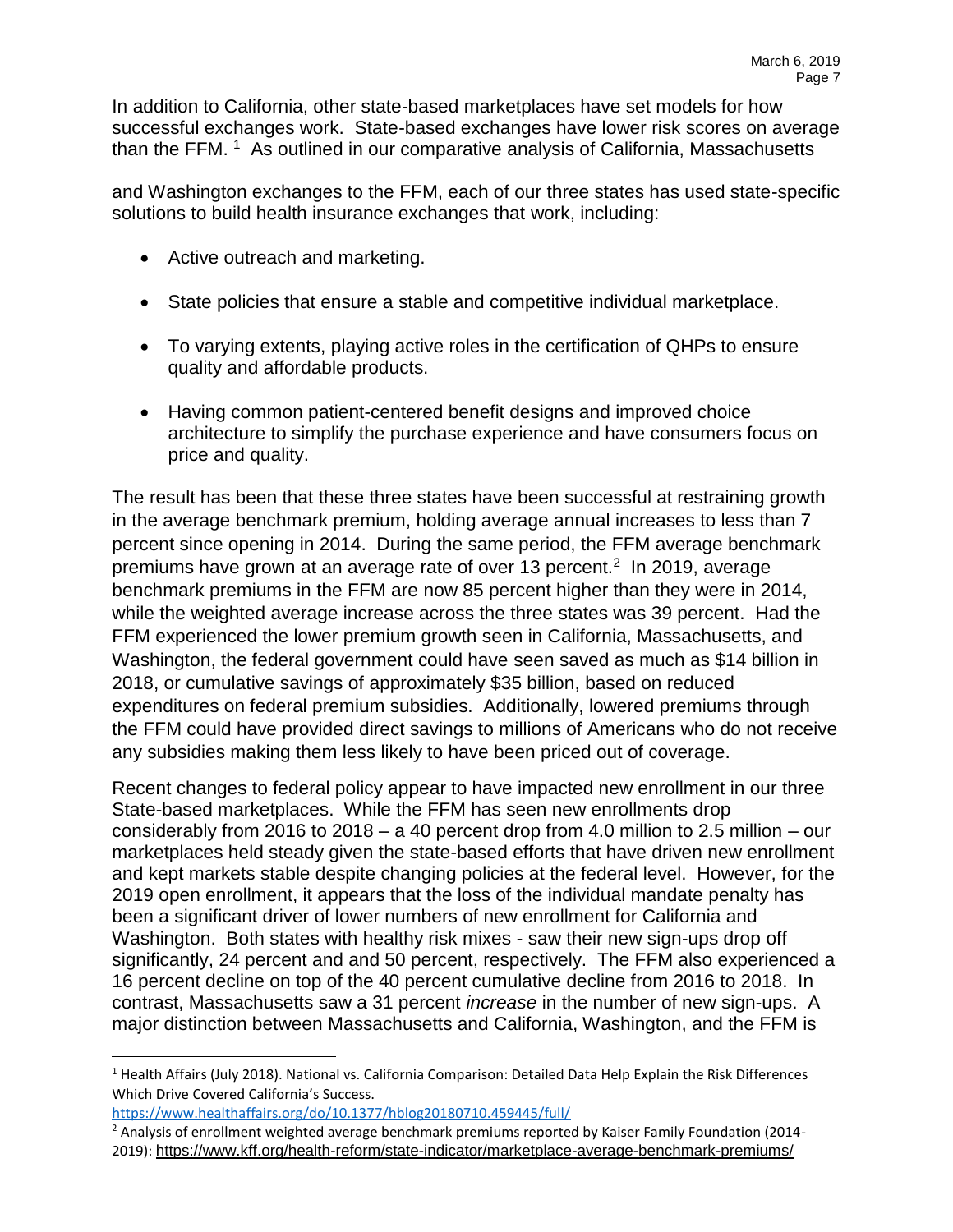that it had in place since 2006 its own state individual mandate penalty and also adds additional states subsidies for enrollees. The state of Massachusetts invested more in outreach and marketing for the 2019 plan year and — building on a "culture of coverage" where residents know they need to get coverage — residents of the state are the winners.

In California, Governor Newsom and the California State Legislature are actively considering taking action to protect the Affordable Care Act from erosion by federal action by proposing to implement a state-level individual mandate penalty. At the same time, they are also showing notable leadership by proposing additional subsidies to lowand middle-income Californians – including groundbreaking proposals to provide financial assistance to individuals with household incomes up to 600 percent of the federal poverty level. If enacted, this policy would make California the first in the nation to address the subsidy "cliff" by providing financial help to those members of the all-toooften forgotten middle class who currently bear the full cost of coverage all on their own.

Covered California has helped inform these state policy efforts by developing policy options that can improve affordability and expand upon the progress we have made in our state. On February 1, 2019, Covered California released a report entitled, ["Options](https://hbex.coveredca.com/data-research/library/CoveredCA_Options_To_Improve_Affordability.pdf)  [to Improve Affordability in California's Individual Health Insurance Market,](https://hbex.coveredca.com/data-research/library/CoveredCA_Options_To_Improve_Affordability.pdf)" which outlined modeling and analysis of the impacts of various state-based policies to improve affordability including a state individual mandate penalty, premium and cost-sharing subsidies, and reinsurance. I will note that while California and other states are charting a path forward with these efforts, in many instances these types of policies are better done at the federal level — as reflected in Governor Newsom's letter to Congress. When we completed this report for the Governor and California's legislature, we also sent it via a [letter](https://hbex.coveredca.com/PDFs/CoveredCA-OptionsLettertoCongress-2-01-19.pdf) to Congressional leadership sharing our work with the hope that it may serve as a roadmap for federal policymakers to the extent Congress presses forward on health care policy in both the short- and long-term for the benefit of all Americans.

Finally, in light of your consideration of the policy merits of H.R. 1385, I'd like to take this opportunity to share some of the core elements specific to Covered California that serve as examples of a marketplace done right:

• *Curating a competitive marketplace that promotes affordability and value for consumers*

Covered California actively negotiates with its contracted QHPs in an effort to keep premiums affordable, ensure access to care by consumers, and promote competition among carriers that fosters choice and value for consumers. Covered California's patient-centered benefit designs, which are designed to encourage access to care – including access to outpatient services outside of deductibles – promote enrollment and retention, and result in Covered California QHPs competing on price, provider networks, and service, all to the benefit of consumers.

• *Advancing improvements in quality and delivery system reform* Since its inception, Covered California has set forth standards and requirements for quality improvement and delivery system reform in its contracts with its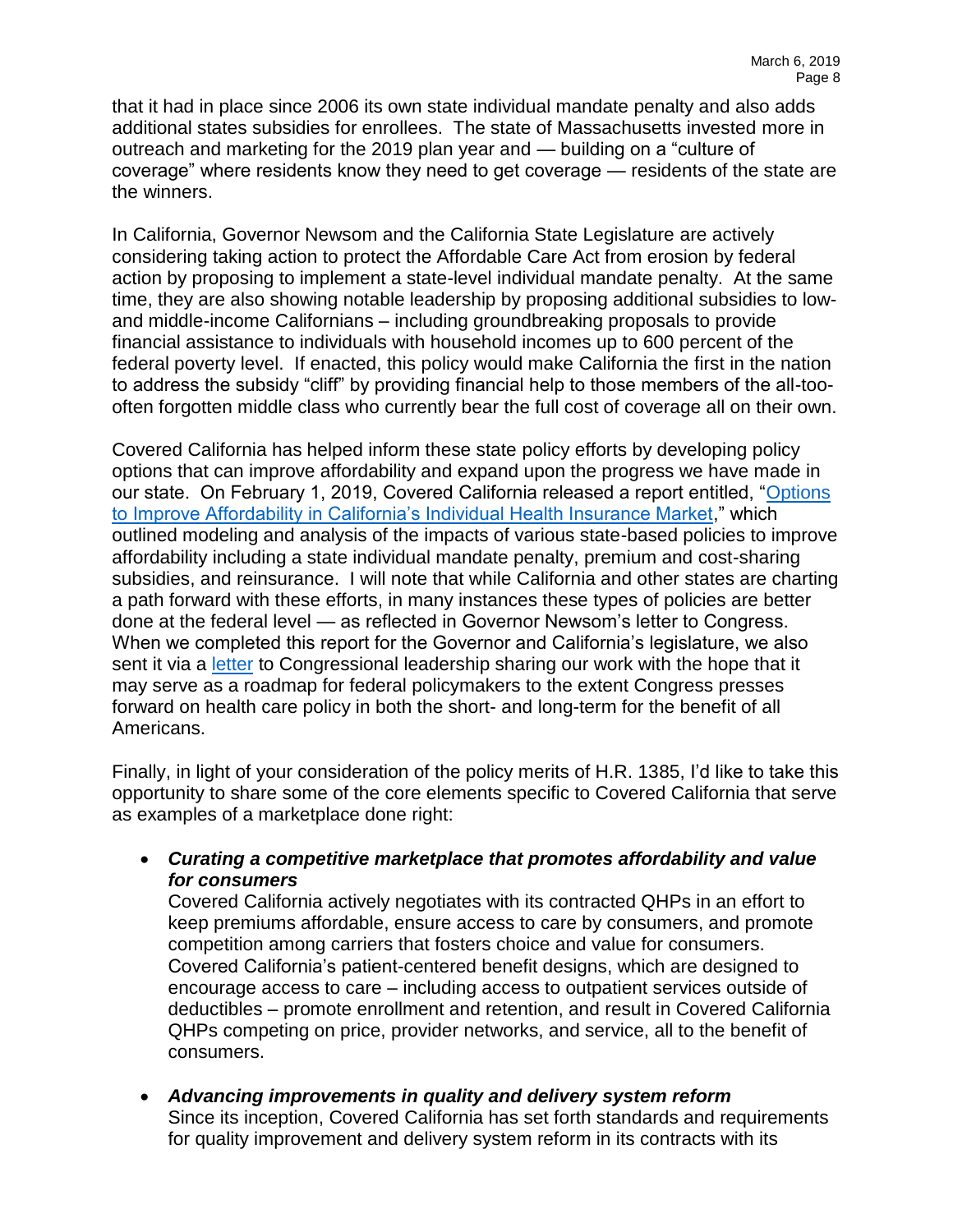qualified health plans with the goal of lowering costs and making sure consumers get the right care, at the right time and in the right setting. These requirements, which exceed those set by the Affordable Care Act, aim to address underlying costs of health care and promote better quality. For example, our qualified health plans are required to work toward improving health outcomes and patient safety, prevent hospital readmissions and reduce medical errors and health disparities. Covered California is currently in the process of revising its quality improvement and delivery system requirements for QHPs. We recently issued a report entitled, ["Covered California's Efforts to Lower Costs While Ensuring Consumers](https://www.coveredca.com/news/pdfs/CoveredCA_Efforts_to_Lower_Costs_3-19.pdf)  [Get the Right Care at the Right Time,](https://www.coveredca.com/news/pdfs/CoveredCA_Efforts_to_Lower_Costs_3-19.pdf)" which provides an early look at the results of Covered California's work to improve care and promote better quality while reducing costs. I would be happy to provide a copy to the committee which could help inform congressional discussions about how to address rising costs of health care and delivery system reform.

## • *Investing in marketing and outreach*

While the federal government has significantly reduced its marketing investments, Covered California has continuously made major investments in marketing and outreach leading to steady enrollment, one of the healthiest risk mixes in the country, and lower premiums. In its landmark report, "Marketing" Matters: Lessons [from California to Promote Stability and Lower Costs in](https://hbex.coveredca.com/data-research/library/CoveredCA_Marketing_Matters_9-17.pdf)  [National and State Individual Insurance Markets,](https://hbex.coveredca.com/data-research/library/CoveredCA_Marketing_Matters_9-17.pdf)" Covered California outlines that selling health insurance is uniquely challenging and that while sick people are motivated to buy health insurance, healthier people need to be reminded, nudged and encouraged. Marketing is necessary to overcome innate biases that discourage consumers from purchasing something that does not provide immediate returns. A recent analysis, ["National vs. California Comparison:](https://www.healthaffairs.org/do/10.1377/hblog20180710.459445/full/)  [Detailed Data Help Explain the Risk Differences Which Drive Covered](https://www.healthaffairs.org/do/10.1377/hblog20180710.459445/full/)  [California's Success,](https://www.healthaffairs.org/do/10.1377/hblog20180710.459445/full/)" cites Covered California's high marketing and outreach spending and efforts as being associated with its better risk scores and a contributing factor to its success in stabilizing the individual market both on- and off-exchange.

While there are many opportunities for the federally-facilitated marketplace to use existing evidence and itself implement these policies, there is evidence indicating that state-based exchanges perform well when they leverage tools and resources in innovative ways to reach and serve consumers. The state-based marketplaces that are in existence today benefited from receiving federal "establishment funds" to help start up in the early years of ACA implementation. Federal establishment funds expired, and today no state-based marketplace receives federal funds in order to operate. However, it is not clear that states would have made the early investments required to create the new state-based marketplaces that have taken shape over the past eight years, had it not been for early federal support.

Many states may be very interested in receiving federal support to inform their decisions about whether or not to establish their own state-based marketplaces that would serve in the best interest of their residents and leverage their own innovations to provide affordable and sustainable options for health care. In addition, the bill gives states until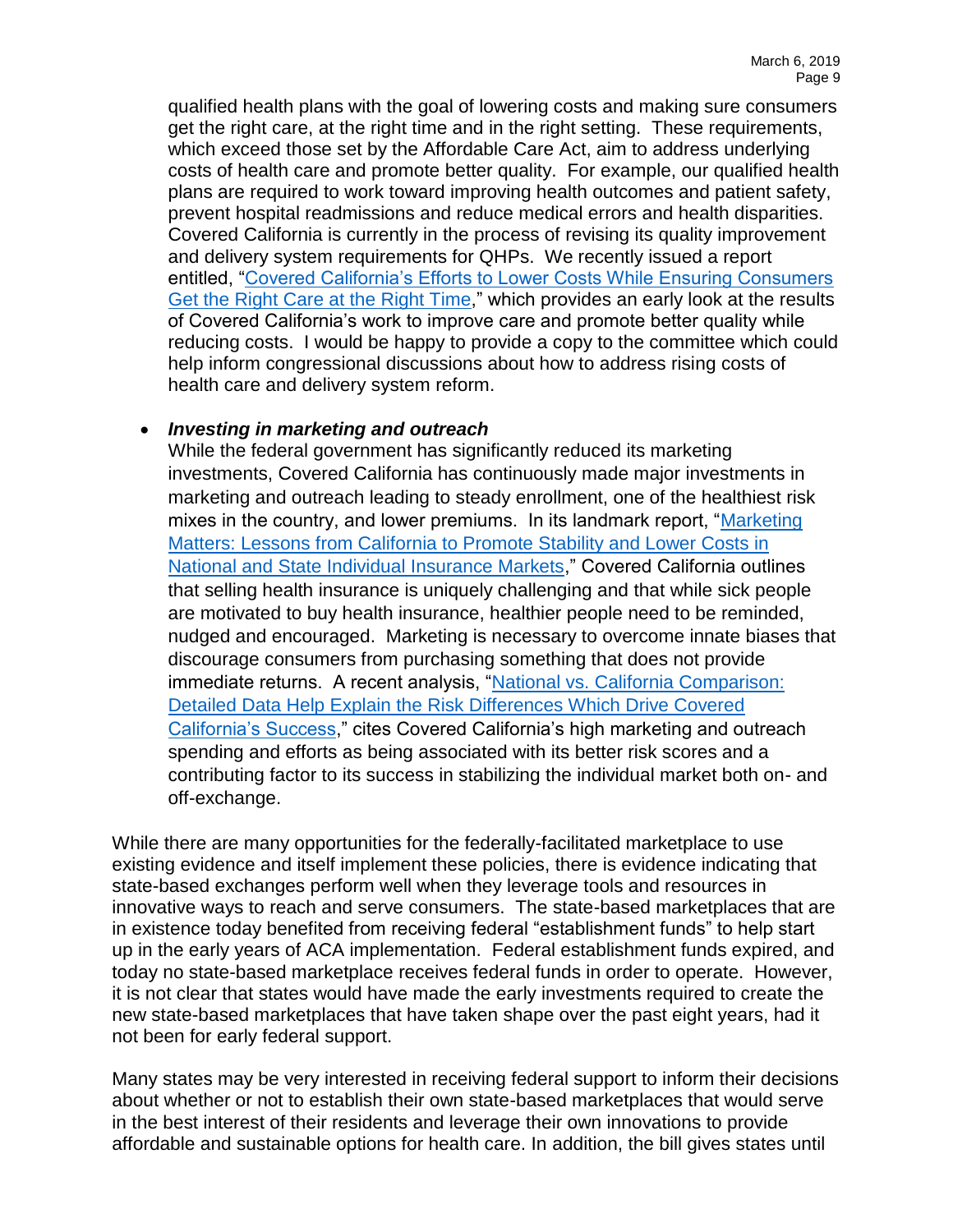2024 to implement a self-sustaining state-based marketplace — essentially allowing them the opportunity to build from lessons learned from other states. To the extent that the federal government can continue to foster the laboratory of the states through statebased marketplaces, providing states with support that gives them the latitude to develop and establish their own state-based marketplace has the potential of going a long way in boosting consumer enrollment in the health insurance marketplace.

## **Navigator Funding and Program Requirements**

As the committee deliberates H.R. 1386 which would fund the Navigator program for the FFM \$100 million per year, among other provisions, I would refer back to California's experience which shows that a stable individual insurance market does not just happen on its own – investments in marketing, outreach, and enrollment assistance play a vital role in maintaining enrollment and attracting healthy risk which in turn can lower premiums, encourage carrier participation, and foster stable markets. Under the Affordable Care Act, Navigator programs provide outreach, education, and enrollment assistance to consumers eligible for marketplace coverage and are funded by marketplaces. Navigator grantees play an important role in the constellation of service channels facilitating marketplace enrollment, particularly among traditionally "underserved" populations.

In 2017, CMS reduced funding for Navigator programs serving states in the FFM by 43 percent, from \$63 million awarded in 2016 to \$36.1 million for 2017. On a state-by-state basis, the funding reduction ranged from 0 percent to 96 percent from the amounts Navigator grantees were expecting for the 2017-18 program year. $3$  CMS also reduced all other marketing expenditures by 90 percent, from \$100 million in advertising in 2017 to \$10 million for 2018. On September 12, 2018, CMS released funding awards for Navigators serving consumers in the FFM which reduced funding to \$10 million. Compared to 2016, federal Navigator funding for the 2018-19 program year reflects an 84 percent reduction. The number of Navigator grantees serving the FFM states was 104 in 2016 compared to 40 for the 2018-19 year.

In California, we have a Navigator program that complements and supplements the work of over 12,000 certified licensed agents. Our competitive grant program for Navigators has selected organizations rooted in communities throughout the state serving distinct and diverse populations, many of which require one-on-one assistance delivered in culturally and linguistically appropriate ways. As such, Covered California's investments in the Navigator program have generally held steady between 2016 to today. In 2016, funding for the Navigator program in California was \$7.1 million. For 2018-19, Covered California allocates approximately \$6.5 million (reflecting approximately 0.08 percent of the premium dollar) to 102 grantees (42 lead Navigator entities and 60 subcontractors). In 2018, approximately 2.5 percent of Covered California enrollees, roughly 40,000 consumers, were enrolled in Covered California through Navigators, with about 3.5 percent (about 60,000) being enrolled through our uncompensated but supported Certified Application Entities.

 $\overline{a}$ 

<sup>3</sup> Kaiser Family Foundation. September 2018. *Data Note: Further Reductions for Navigator Funding in Marketplace States. [https://www.kff.org/health-reform/issue-brief/data-note-further-reductions-in-navigator-funding-for](https://www.kff.org/health-reform/issue-brief/data-note-further-reductions-in-navigator-funding-for-federal-marketplace-states/)[federal-marketplace-states/](https://www.kff.org/health-reform/issue-brief/data-note-further-reductions-in-navigator-funding-for-federal-marketplace-states/)*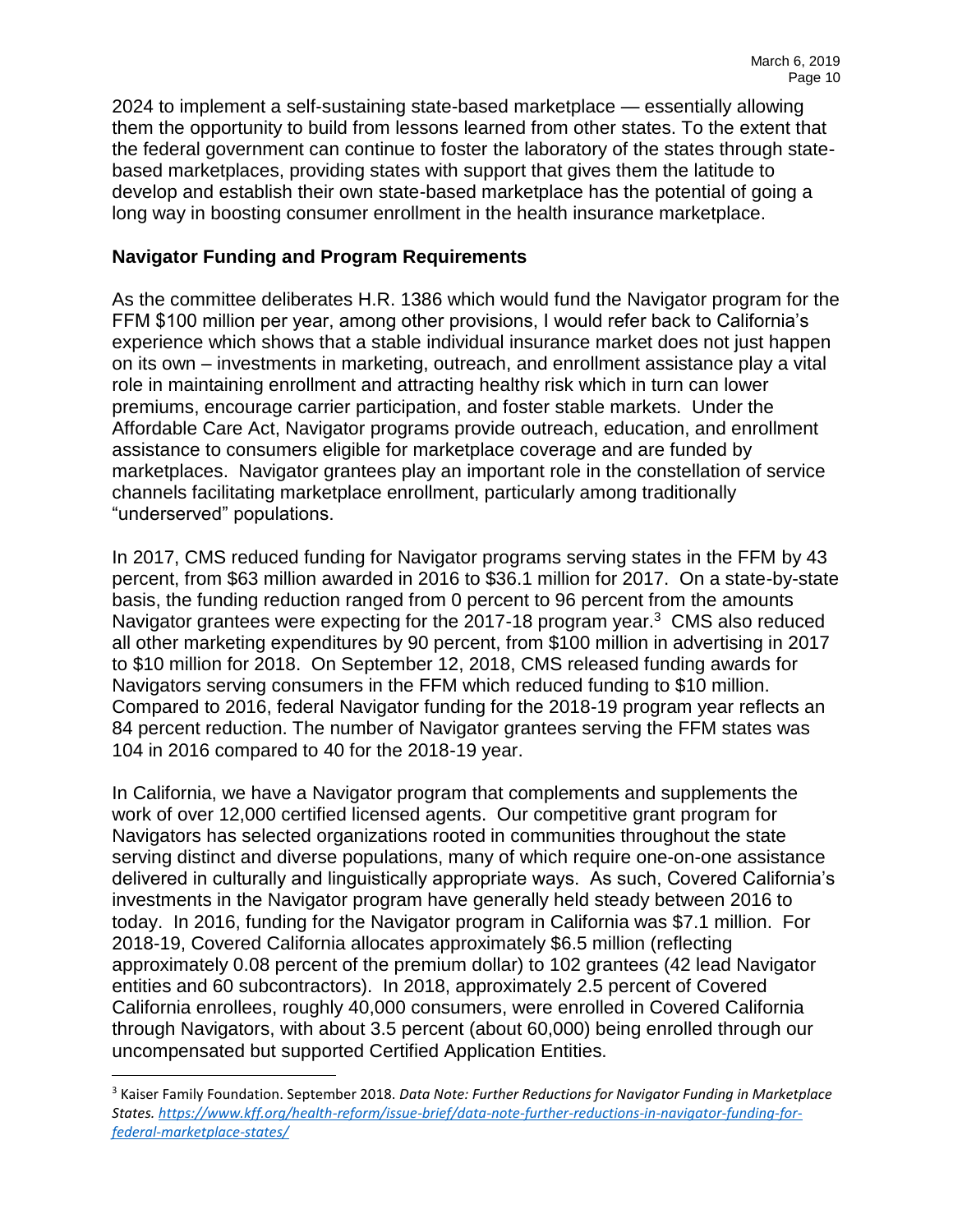Navigators are part of a comprehensive investment by marketplaces and others in consumer acquisition. In addition to Navigator programs, Covered California makes significant investments in marketing and advertising; digital advertising and engagement; earned media, quality customer service through our Service Centers; support for licensed and certified agents and brokers; patient-centered benefit designs that provide value; and many efforts to provide a positive consumer experience. In addition, Covered California's QHPs make investments to attract and retain enrollment through competitive pricing, marketing, agent commissions and others.

As the committee evaluates the goals and merits of increased Navigator funding, it should consider the valuable role Navigators play in providing outreach, education and enrollment assistance to consumers in need. The committee should also consider how the Navigator program fits with within the comprehensive efforts across marketplaces, agents and brokers, carriers, and others promoting coverage and providing enrollment assistance as it determines the level of federal funds for the program.

Additionally, the proposed legislation would impose new requirements related to Navigators, both those serving the FFM states as well as state-based marketplaces. One such proposed provision would prohibit the U.S. Department of Health and Human Services (HHS) from taking into account a Navigator entity's capacity to provide information related to association health plans or short-term, limited duration insurance in awarding grants. In California, a new law<sup>4</sup> taking effect this year bans the sale of short-term, limited duration insurance in the state, so our Navigator grantees would not be allowed to enroll individuals into such plans. However, with federal policies promoting the sale of short-term, limited duration insurance and association health plans as cheaper alternatives to the comprehensive coverage consumers can purchase through the marketplace, this provision appears to be timely and relevant to others states throughout the nation.

Short-term, limited duration insurance does not need to comply with the consumer protections of the Affordable Care Act, allowing these policies to deny coverage based on pre-existing conditions or other factors. Additionally, contrary to the comprehensive coverage guaranteed to be issued under the Affordable Care Act, this type of insurance generally covers a limited set of services and can include annual and benefit limits. The promotion of this type of coverage can not only leave consumers who purchase it vulnerable to health and financial risk when they need care, it can also have negative impacts to individual markets where they are sold. These products lead to the siphoning of healthy individuals out of the marketplace as they may take the risk of buying cheaper coverage with limited benefits. This will leave sicker enrollees who need the protection of comprehensive coverage in the marketplace, which creates adverse selection and can drive up premiums for everyone.

While it is unclear to what degree Navigator entities would promote short-term, limited duration insurance or association health plans given their general commitment to the

 $\overline{a}$ 

<sup>4</sup> Senate Bill 910 (Hernandez, Chapter 687, Statutes of 2018), commencing January 1, 2019, prohibits a health insurer from issuing, selling, renewing, or offering a short-term limited duration health insurance policy, as defined, for health care coverage in California.

http://leginfo.legislature.ca.gov/faces/billNavClient.xhtml?bill\_id=201720180SB910